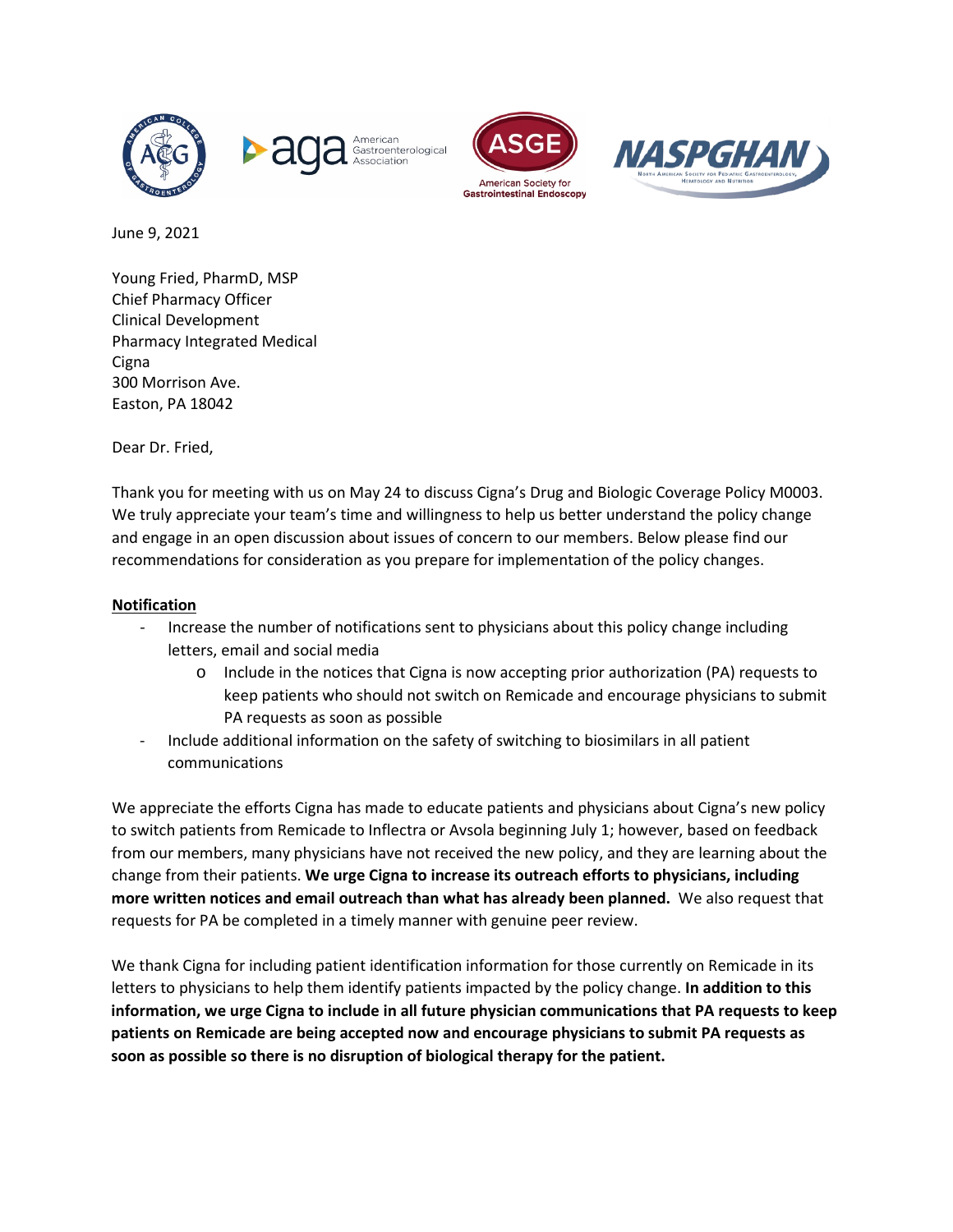On our call, Dr. Sundeep Singh stressed the importance of Cigna providing more information on the safety of switching in its communications to impacted patients. Dr. Edwin de Zoeten offered that it is particularly difficult to have conversations with pediatric patients' families because there is very little to no data on the safety of switching in pediatric patients, the longevity of maintenance or the immunogenicity, which presents an even greater challenge. While we agree that ideally patients and physicians should have this discussion together, there isn't enough time to schedule patient appointments before Cigna's policy takes effect in approximately one month. **We understand that Cigna is not considering an implementation delay for the policy change; therefore, we urge Cigna to help physicians by providing basic information on the safety of biosimilars in its patient communications.**

## **Exceptions**

- Create an exception to allow the following highly vulnerable populations to remain on Remicade:
	- o Children 16 years of age and younger
	- o Pregnant women
	- o Children older than 16 years of age and adults currently having an active flare of disease
	- o Patients of any age currently in the induction period for Remicade at the time the policy change takes effect
- Reduce administrative burden by not requiring physicians to submit PA to keep patients falling under an exception on Remicade
- Aggressively promote any new exceptions to both physicians and patients so all parties are aware prior to July 1

**We strongly recommend creating an exception that allows children and pregnant women to remain on Remicade.** The lack of abundant clinical literature on the effects of non-medical switching in these populations should not be interpreted as an indication that it can or should be done. As Dr. Edwin de Zoeten said in our discussion, "Children are not little adults." Specifically, **we recommend allowing children 16 years of age and younger be allowed to stay on their current drug.** Dr. Gilaad Kaplan's study, *The Argument Against a Biosimilar Switch Policy for Infliximab in Patients with Inflammatory Bowel Disease Living in Alberta[1](#page-1-0)* , concluded "Nonmedical switching has not been adequately studied in highly vulnerable populations including children, pregnant women and elderly patients." In addition, the young, specifically, have a greater issue with immunogenicity.<sup>[2](#page-1-1)</sup> Switching puts them at greater risk of loss of an effective drug due to development of antibodies and switching to a biosimilar exposes them without reason to the risk of antibody development. This question of immunogenicity in children has not been addressed in biosimilar studies and, therefore, there is not data to suggest safety.

<span id="page-1-0"></span>*<sup>1</sup>* Kaplan GG, Ma C, Seow CH, Kroeker KI, Panaccione R. The Argument Against a Biosimilar Switch Policy for Infliximab in Patients with Inflammatory Bowel Disease Living in Alberta. J Can Assoc Gastroenterol. 2020;3(5):234-242. doi:10.1093/jcag/gwz044

<span id="page-1-1"></span><sup>2</sup> Kelsen JR, Grossman AB, Pauly-Hubbard H, Gupta K, Baldassano RN, Mamula P. Infliximab therapy in pediatric patients 7 years of age and younger. J Pediatr Gastroenterol Nutr. 2014 Dec;59(6):758-62. doi: 10.1097/MPG.0000000000000533. PMID: 25419596.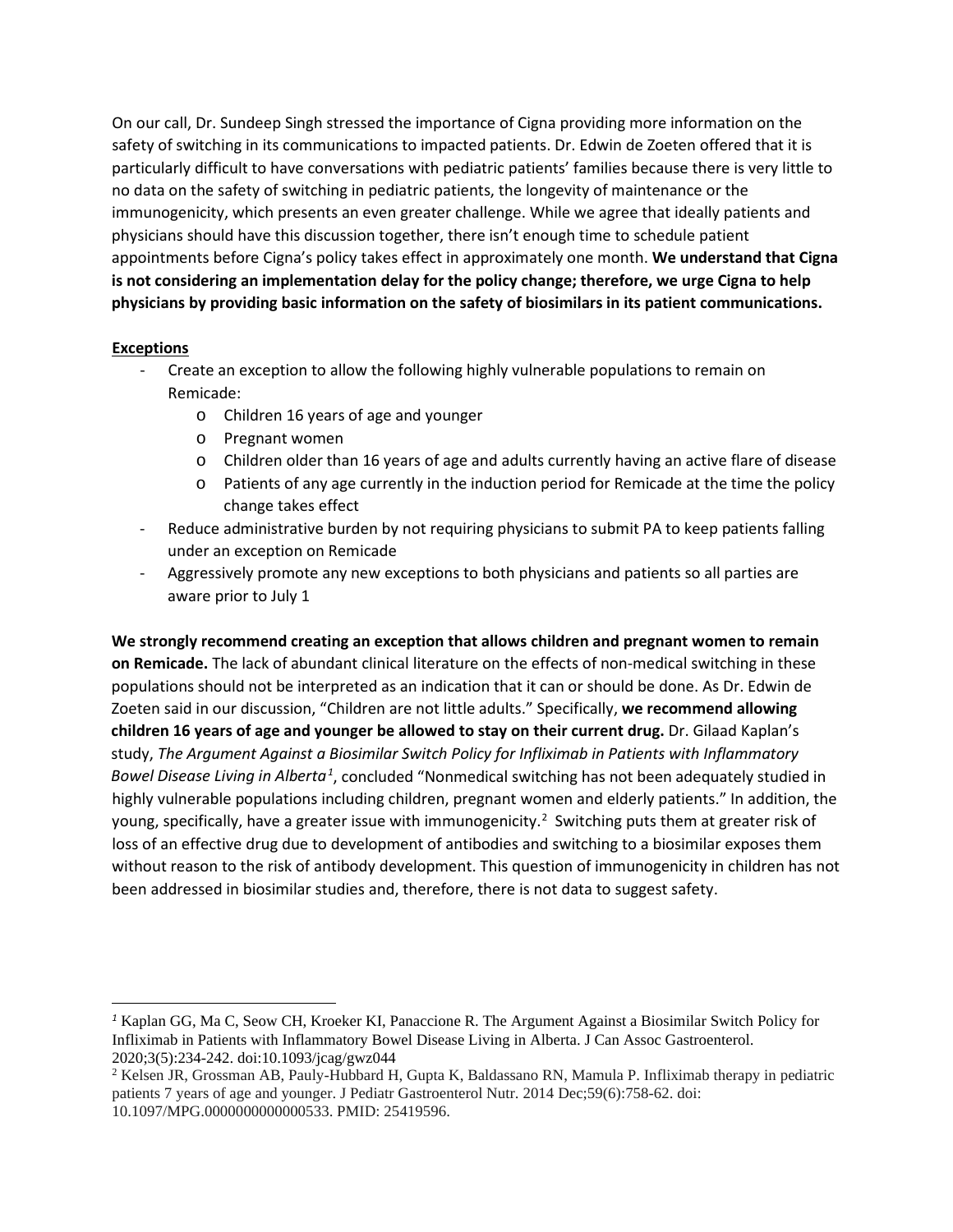**Patients currently undergoing an active flare of disease should not be required to switch.** Switching could result in increased hospitalizations and surgeries which would increase costs to Cigna. We were unable to locate studies involving switching involving patients undergoing an active flare. We believe patients undergoing an active flare would be excluded from any study for ethical reasons.

**Patients who began Remicade before the policy change should be allowed to continue for their first 12 months before being required to switch.** The paper *Process and Clinical Outcomes of a Biosimilar Adoption Program with Infliximab-Dyyb*[3](#page-2-0) is a retrospective cohort study that supports our requested exceptions for adult patients. In March 2018, Boston Medical Center decided to adopt infliximab-dyyb and transition patients who had been on infliximab for ≥ 6 months for all indications to infliximab -dyyb. According to the findings of the study, 38% of patients required dose increase within a year while the infliximab group rarely required dose escalation.

If Cigna creates exceptions to its policy, it is vital that both physicians and patients are made aware **and the process for exceptions not be administratively burdensome.** Our experience with other insurers that have created exceptions for certain patient populations is that when extensive outreach was not done to education physicians and patients, some patients meeting the exception criteria were switched. Not only are we aware of adverse outcomes that resulted in some patients, but pediatric patients who should not be switched multiple times and should not go back to the originator biologic after a switch are now at a therapeutic disadvantage in the future. The process of switching also causes undue stress to patients and their families.

#### **Out of pocket costs**

- Increase patient awareness of the potential for increases in out of pocket costs that may result from this policy change

**We urge Cigna to provide clear information to its patients regarding the potential impact of out of pocket costs that could result from this policy change.** This responsibility and administrative burden should not fall on the shoulders of physicians who are often the first line of contact when patients must absorb an unexpected cost. Physician office staff are frequently saddled with the burden of explaining the how the insurer's policy change resulted in the increase cost to the patient.

# **Reducing administrative burden**

- Communicate to physicians the process for the following situations:
	- o Switching a patient to Inflectra or Avsola without a change in dosing or site or service
	- o Switching a patient to Inflectra or Avsola that requires a change to dosing or site of service
	- o Requesting PA to keep a patient on Remicade
	- o Appealing a denial and requesting peer-to-peer review

<span id="page-2-0"></span><sup>3</sup> Bhat S, Altajar S, Shankar D, Zahorian T, Robert R, Qazi T, Shah B, Farraye FA. Process and Clinical Outcomes of a Biosimilar Adoption Program with Infliximab-Dyyb. J Manag Care Spec Pharm. 2020 Apr;26(4):410-416. doi: 10.18553/jmcp.2020.26.4.410. PMID: 32223602.